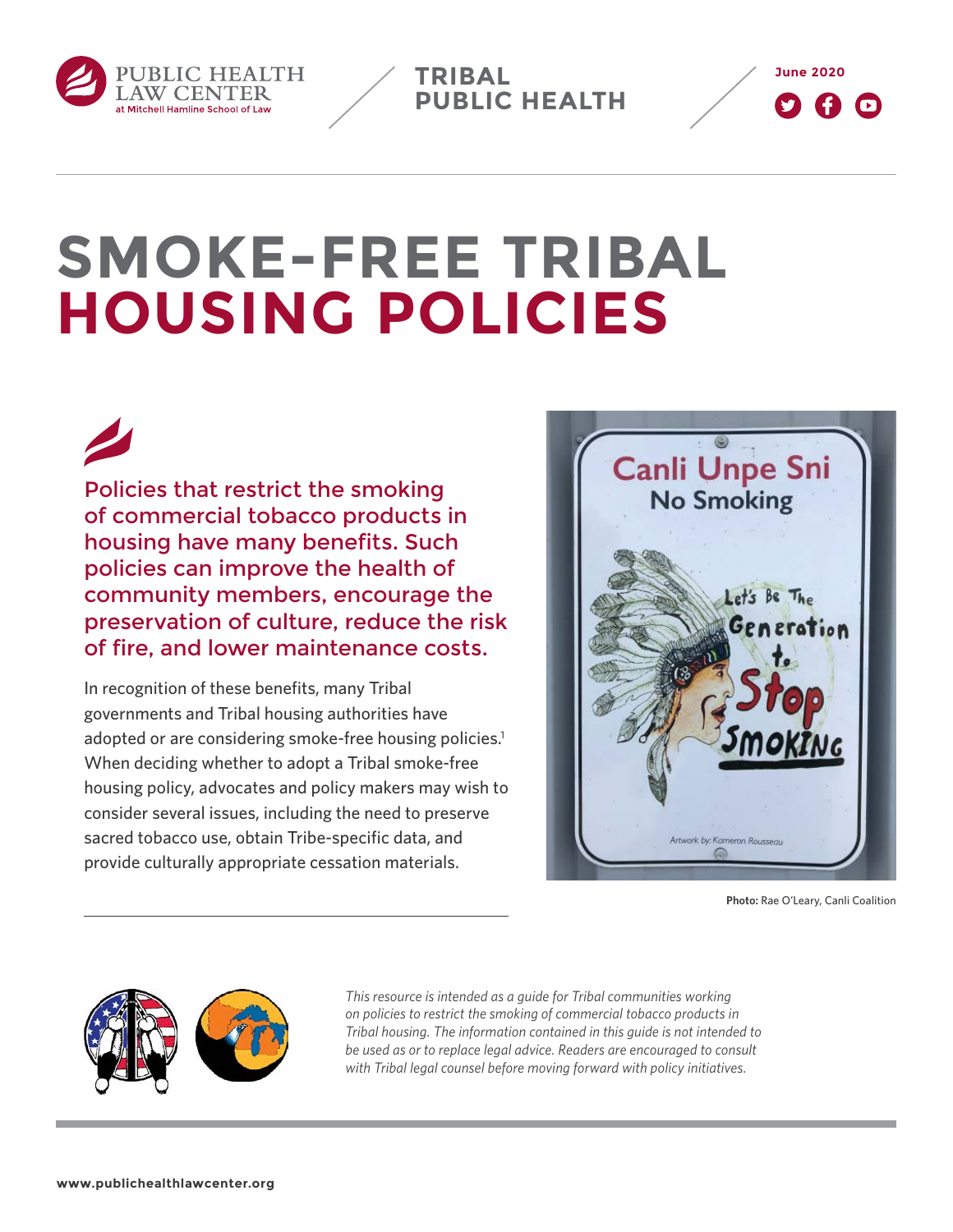

## Benefits of Smoke-Free Housing

Tribal epidemiology centers have noted that "[u]sing tribal sovereignty is key to ending commercial tobacco use in our communities," and identified smoke-free housing policies as one way to further this goal.<sup>2</sup> When the Red Cliff Band of Lake Superior Chippewa Indians adopted a smoke-free housing policy in 2016, Jim Belanger of the Red Cliff Community Health Center noted that "[o]ur goal with this policy is to create a healthier environment for the seventh generation."3

Indeed, smoke-free housing policies have been shown to have many benefits. In 2016, the U.S. Department of Housing and Urban Development (HUD) issued a regulation requiring public housing  $-$  whether single-family or multi-unit  $-$  to be smoke-free.<sup>4</sup> Although the HUD smokefree rule does not apply to Tribal housing, the agency identified several benefits to smoke-free housing policies. These benefits include cost savings, maintenance savings, insurance savings, reduced legal liability, and health protection for residents and staff.<sup>5</sup> These same benefits would also apply to Tribal housing, much of which is single-family. Children will particularly benefit from smoke-free Tribal housing policies because they will be protected from secondhand smoke.<sup>6</sup> These policies also can help preserve cultural practices in communities with a tradition of sacred tobacco use, which does not carry the same risks as commercial tobacco use.

Further, studies have shown that smoke-free housing policies decrease smoking by people who are addicted to commercial tobacco.<sup>7</sup> Therefore, these policies can reduce disparities found in commercial tobacco use patterns. Indeed, the burden of commercial tobacco use is borne more heavily by American Indian and Alaska Native (AI/AN) communities than by other ethnic groups in the United States. In 2017, according to the Centers for Disease Control and Prevention's National Health Interview Survey (NHIS), 24.0 percent of AI/AN adults were current cigarette smokers.<sup>8</sup> In contrast, the rate was 15.2 percent for whites and 14.9 percent for African Americans. The disparity is more extreme compared to other groups: only 9.9 percent of Hispanics and 7.1 percent of Asian Americans smoked cigarettes in 2017. The prevalence of commercial tobacco use among AI/AN individuals varies by region, with use higher in the Northern Plains (49 percent among men, 51 percent among women) than in the Southwest (19 percent among men, 10 percent among women).9

Nationwide surveillance data such as NHIS have a proportionately low percentage of American Indians participating, so the data may not be precise. For this reason, Tribe-specific commercial tobacco use data that is culturally tailored and conducted by trusted community-based organizations is preferred. Tribe-specific commercial tobacco use data suggests commercial tobacco use could be as high at 63 percent among some American Indian Tribes.<sup>10</sup>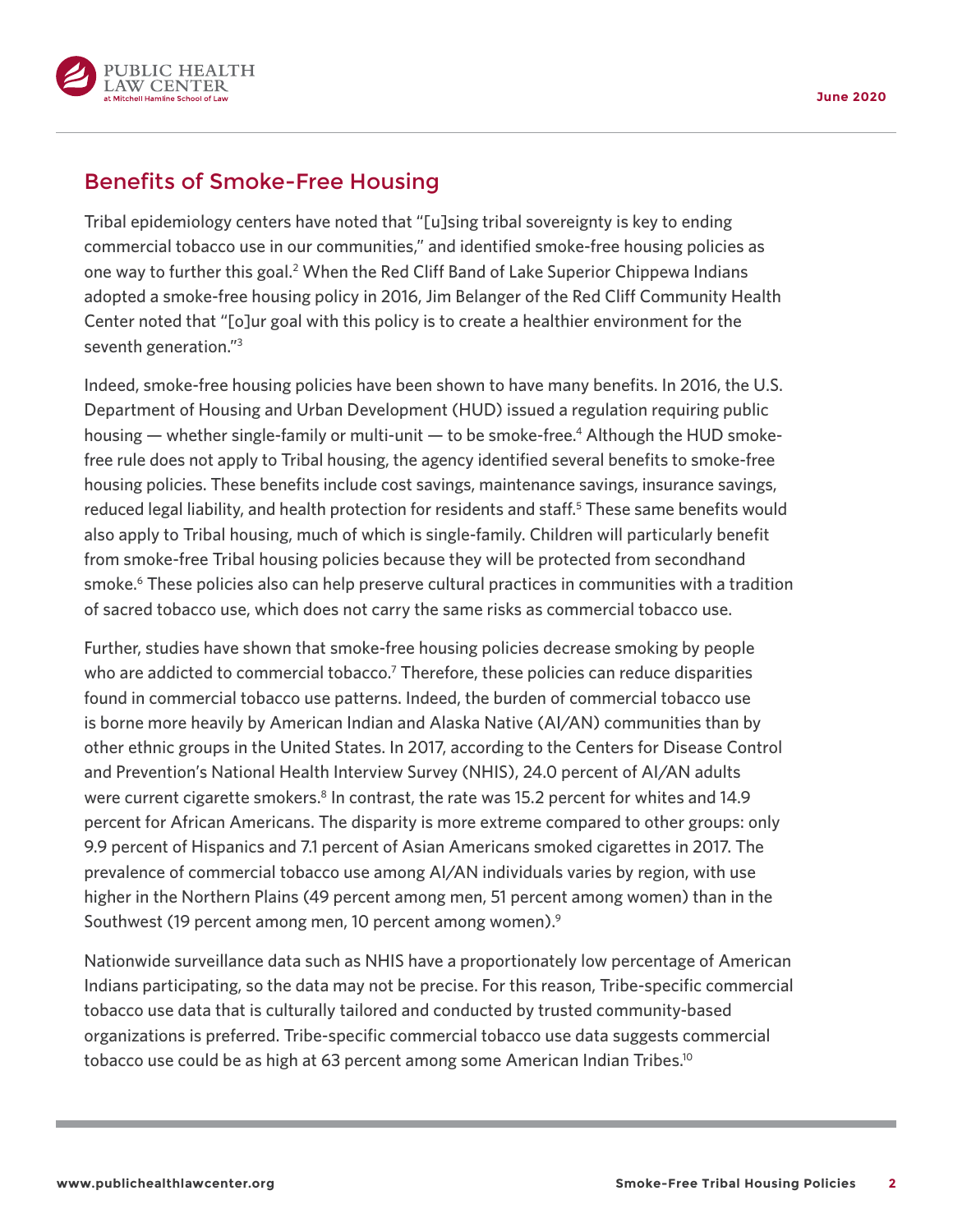



Commercial tobacco use is the leading cause of preventable death among AI/AN populations. The high rates of commercial tobacco use among certain AI/AN populations are directly related to the high rates of cardiovascular disease, lung cancer, and other cancers.11 High rates of other diseases such as stroke<sup>12</sup> and diabetes<sup>13</sup> among AI/AN populations are also associated with commerical tobacco use. There is no safe level of exposure to commercial tobacco smoke, and the damage from commercial tobacco smoke is immediate. Commercial tobacco abuse prevention and cessation are vital for AI/AN health and well-being. Smoke-free Tribal housing policies have the potential to increase these benefits.

# Policy Landscape for Tribal Housing

HUD's smoke-free public housing rule does not apply to Tribal housing. HUD provides housing subsidies to American Indians and Alaska Natives and Tribes through the Native American Housing Assistance and Self Determination Act of 1996 (NAHASDA).14 In contrast, the smoke-free rule applies only to public housing authorized under the U.S. Housing Act of 1937, excluding assistance under section 8 of this Act. NAHASDA includes certain public health requirements — such as requirements to reduce harms associated with lead-based paint<sup>15</sup> but it does not include any requirements related to smoking.

An additional distinction between Tribal housing and non-Tribal housing relates to the type of housing. While HUD's smoke-free rule does apply to single-family public housing, most public housing in the U.S. is multi-unit. One study estimated that only 19 percent of U.S. public housing is single-family.16 In contrast, Tribal housing often consists of single-family homes. For example, the Sault Ste. Marie Tribe of Chippewa Indians Housing Authority manages five quad units, 59 duplex units, and 450 single family units.<sup>17</sup> Advocates working on smoke-free Tribal housing policies should therefore take the type of housing into consideration during policy development.

## Policy Preparation

With approximately 574 federally recognized Tribes,<sup>18</sup> and many more that are seeking federal recognition or that are state-recognized,<sup>19</sup> the specifics of the policy preparation process will vary greatly. However, the Sault Ste. Marie Tribe identified several important steps that can provide a helpful framework prior to adopting a smoke-free housing policy. These steps include developing and using coalitions and partnerships; conducting a needs assessment; identifying and engaging stakeholders; creating an action plan; and planning for evaluation and sustainability.<sup>20</sup>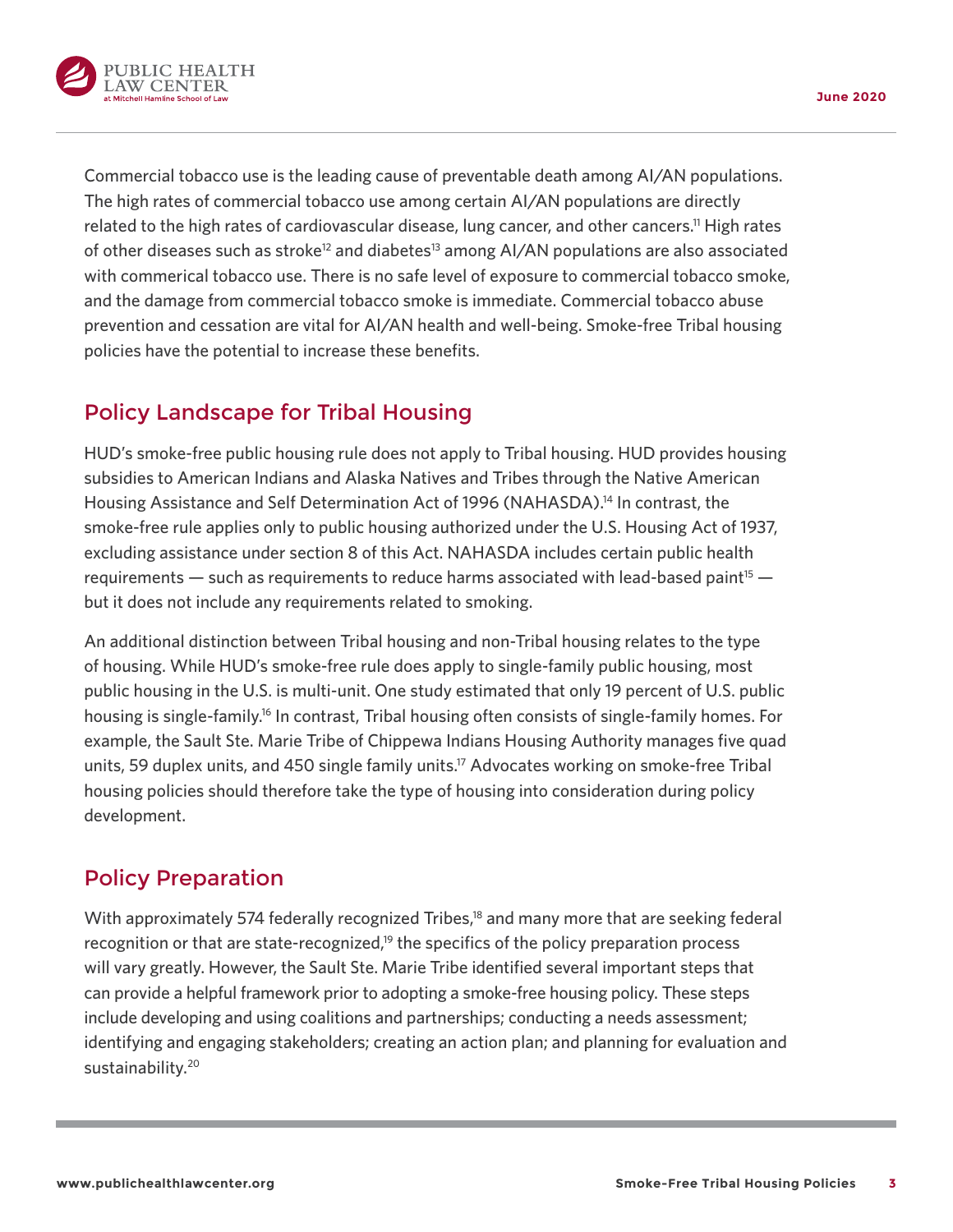



**Photo:** Rae O'Leary, Canli Coalition

Obtaining data specific to a community and maintaining ownership of that data can help build support for a policy. In the smoke-free housing context, data can include commercial tobacco use rates among Tribal members and often includes tenant surveys. The Sault Ste. Marie Tribe conducted a survey of Tribal housing residents that showed that 70 percent of residents who completed the survey would prefer to live in a smoke-free building.<sup>21</sup>

Many resources are available that can help advocates as part of a policy campaign. Some of these resources are listed at the end of this fact sheet. The Sault Ste. Marie Tribe Implementation Guide is a comprehensive and useful resource to support smoke-free Tribal housing work.<sup>22</sup> Technical assistance providers such as tribal epidemiology centers or the Public Health Law Center can also help with questions related to advocacy, education, and policy development.

## Policy Considerations

Smoke-free Tribal housing policies raise several important policy considerations that advocates will need to consider. One important consideration for many Tribes is making sure that the difference between *commercial* tobacco and *ceremonial* tobacco is clearly defined, and that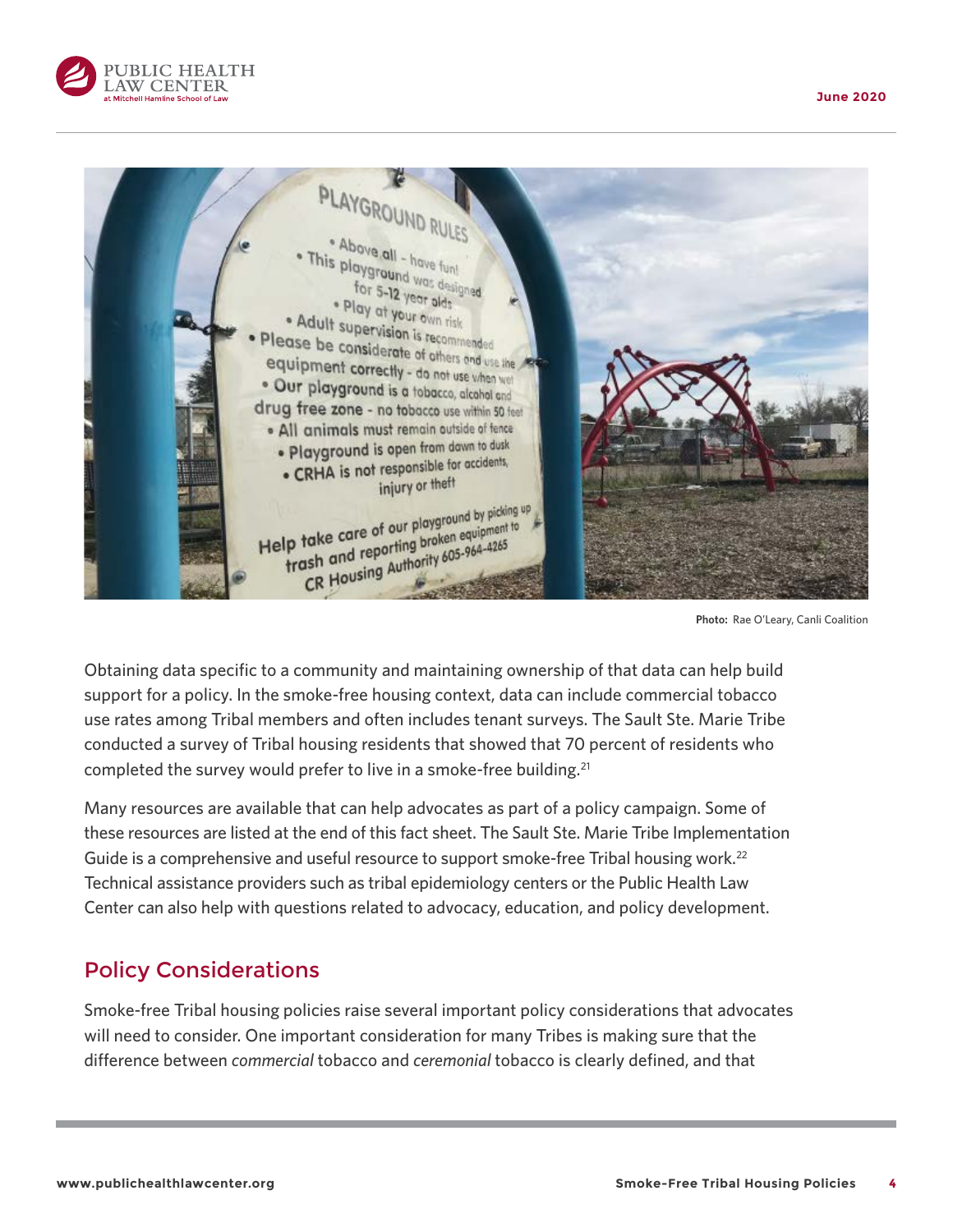

ceremonial or sacred uses of tobacco are exempted from the policy. Another example of a key consideration is whether to include electronic cigarettes. This section addresses these and other policy considerations.

## Sacred Tobacco

Many Tribal communities have a rich history of traditional or ceremonial tobacco use, which does not carry the same risk of addiction, disease, and death as commercial tobacco use. Further, studies suggest when young people use traditional tobacco for spiritual purposes, there are lower rates of commercial tobacco initiation and use.<sup>23</sup>

Because of this, policies intended to discourage the use of commercial tobacco — such as smoke-free housing policies — should be written to permit the use of traditional tobacco. Cultural advisors should be consulted to determine what constitutes traditional tobacco use in a manner consistent with Tribal practices and this should be spelled out in the policy.



**Photo:** Robert Slocum, courtesy of the Canli Coalition and CDC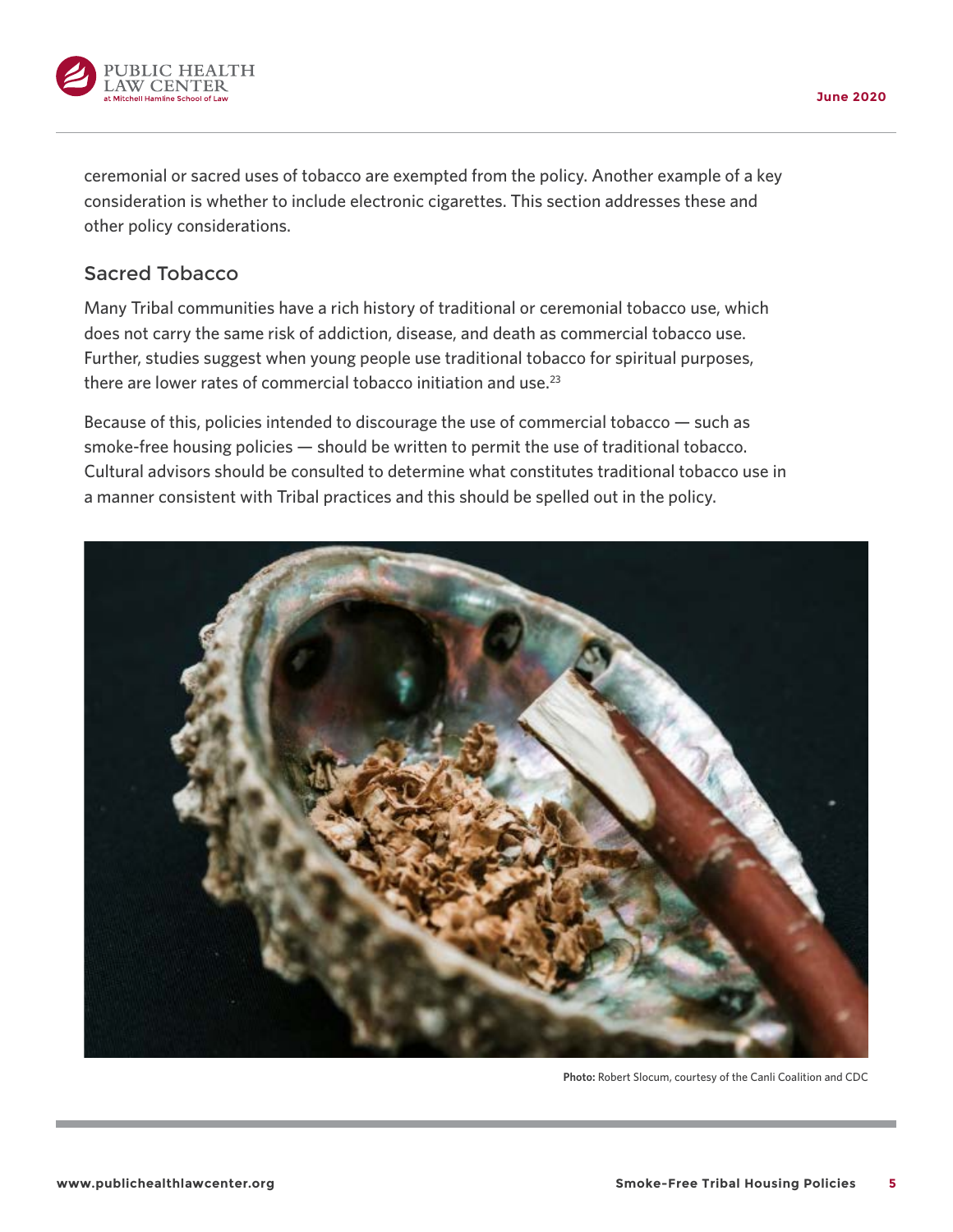

The definition of traditional tobacco should be broad enough to encompass all sacred plants used for ceremonial purposes, but not so broad that it limits the effectiveness of the policy.

An example can be found in the smoke-free law of the Cheyenne River Sioux Tribe.<sup>24</sup> Prior to drafting the policy, the coalition working on the policy consulted with elders to create a comprehensive definition of "traditional tobacco use" that outlines all the ways this Lakota Tribe uses traditional tobacco:<sup>25</sup>

*"Traditional tobacco use" as defined by the [Cheyenne River Sioux Tribe] Cultural Preservation Office and the Great Plains Tribal Chairman's Health Board means plants for healing the mind, body, and spirit. There are four plants that are used in Lakota ceremonies: tobacco, sage, sweet grass and cedar. Traditional Tobacco is called "cansasa," another name is 'kinikinik". Cansasa translates to red willow. Tobacco is used: 1) in our sacred pipe in ceremonies and is not inhaled; 2) in its natural form to make tobacco ties for prayer or thanksgiving in times of need; 3) only for special purposes in prayer, offering or rituals; 4) as an offering to an elderly when we need his or her help, advice or prayer; 5) as an offering when we see the sacred eagle in the sky, as the eagle is the intercessor to Tunkasila, Great Spirit; 6) as an offering to the drum at powwows to give special blessing to the heartbeat of the nation and onto the singers at the drum; 7) as an offering when a person asks someone to do a ceremony such as naming — hunka-pipe ceremony, singing-sweat lodge or any of the Lakota ceremonies; 8) as an offering to a person as a way to ask for forgiveness to heal bad feeling when emotions are hurt; 9) as an offering or*  to an elderly to seek knowledge and to show appreciation to that person for sharing. Traditional *tobacco is never abused because it is in its natural form without additives.*<sup>26</sup>

If the Cheyenne River Sioux Tribe were to adopt a smoke-free Tribal housing policy, this definition could be used to describe ceremonial or sacred plants to which the policy does not apply.

Any Tribe with a tradition of ceremonial tobacco use considering a smoke-free housing policy should consult with elders and other knowledgeable parties to determine how sacred plants are used ceremonially in the community. Because of colonization, laws banning cultural practices, and tobacco industry marketing to American Indians, many Tribes now use commercial tobacco products in ceremonial settings. Extra thought must be given to policies in these communities. Tribal tobacco leaders like the National Native Network promote reclaiming the use of sacred plants for ceremonies and discourage the use of commercial tobacco products for ceremonial purposes, as evidenced by their slogan "Keep It Sacred."<sup>27</sup>

Because smoke-free housing policies are often adopted with fire prevention as a supporting rationale, advocates and policy makers should consider whether it is appropriate to limit locations and circumstances under which plant matter can be burned. Because of the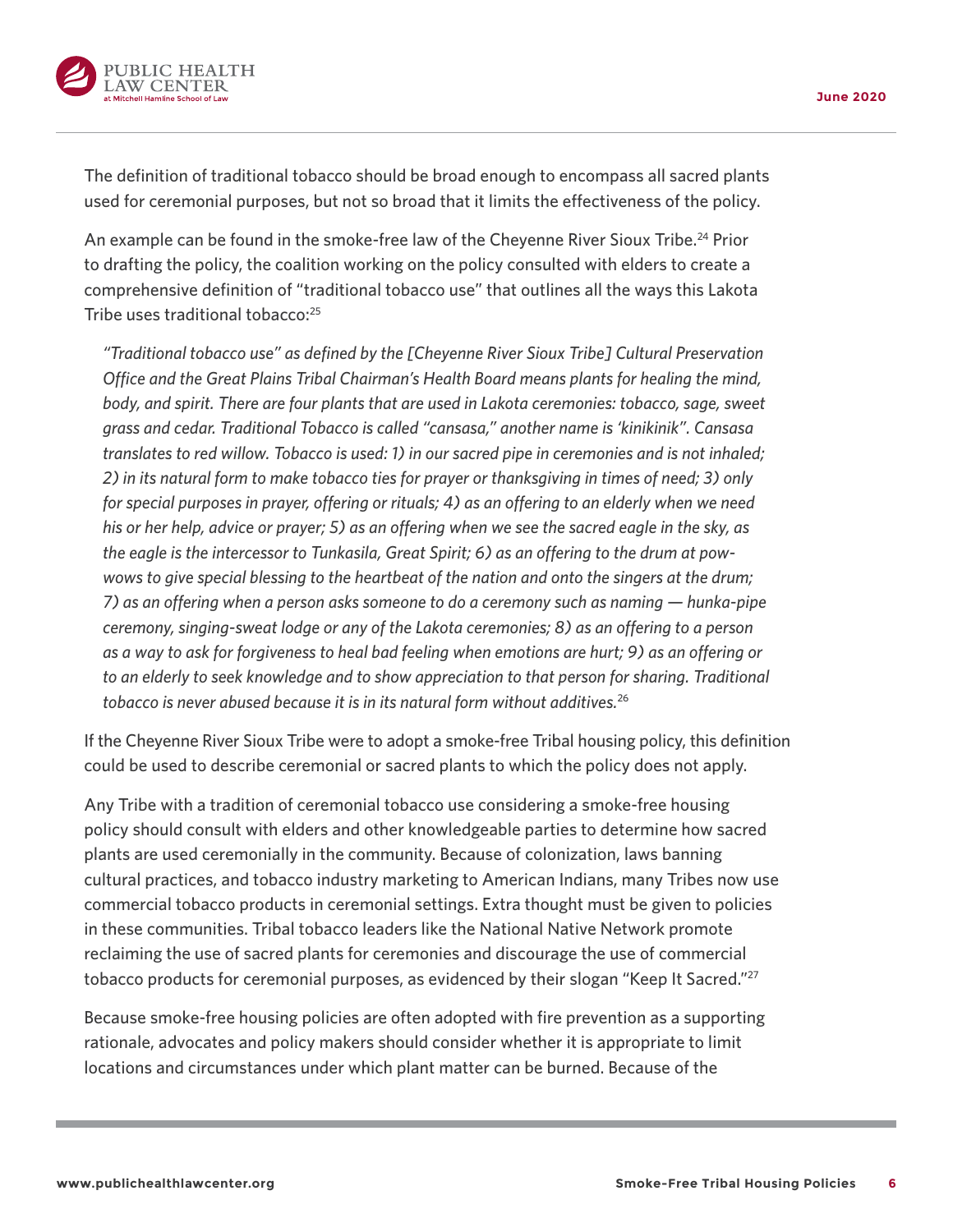

importance of sacred tobacco use to many Tribal communities, however, it should not simply be restricted in the same manner as commercial tobacco.

## Electronic Cigarettes

Another consideration in any smoke-free housing policy is whether or not to include e-cigarettes (also called electronic nicotine delivery systems or ENDS) in the smoking restriction. The HUD rule does not include e-cigarettes, but the agency noted that public housing authorities (PHAs) "may exercise their discretion to include a prohibition on ENDS in their individual smoke-free policies if they deem such a prohibition beneficial."<sup>28</sup> Emerging evidence suggests that it would be beneficial to include e-cigarettes in a smoke-free housing policy, and many PHAs have done so.

The U.S. Surgeon General has noted many risks associated with e-cigarettes that suggest they should be included in smoke-free housing policies:

*The aerosol from e-cigarettes is not harmless. It can contain harmful and potentially harmful chemicals, including nicotine; ultrafine particles that can be inhaled deep into the lungs; flavoring such as diacetyl, a chemical linked to a serious lung disease; volatile organic compounds such as benzene, which is found in car exhaust; and heavy metals, such as nickel, tin, and lead. .. Another risk to consider involves defective e-cigarette batteries that have been known to cause fires and explosions, some of which have resulted in serious injuries. Most of the explosions happened when the e-cigarette batteries were being charged.*<sup>29</sup>

The public health risk of breathing in secondhand aerosol, the risk of product explosions, and the risk of fire argue strongly in favor of including e-cigarettes in a smoke-free housing policy. Further, some e-cigarettes physically resemble conventional cigarettes, which can complicate enforcement if residents think smoking is permitted. Finally, there is no history of traditional or ceremonial use of e-cigarettes, so restricting their use should not impact cultural practices.

Tribes considering smoke-free housing policies should consider including e-cigarettes in the smoking restrictions. Should they decide to include e-cigarettes, it is important to craft a comprehensive definition of "smoking" that includes the use of e-cigarettes and broadly defines that term. A definition is included below in the section on marijuana.

## Marijuana

The national landscape for marijuana regulation is changing dramatically, with eleven states and the District of Columbia legalizing small amounts of marijuana for recreational use.<sup>30</sup> Some Tribes are also moving into this area.<sup>31</sup> Regardless of the status of marijuana in a community,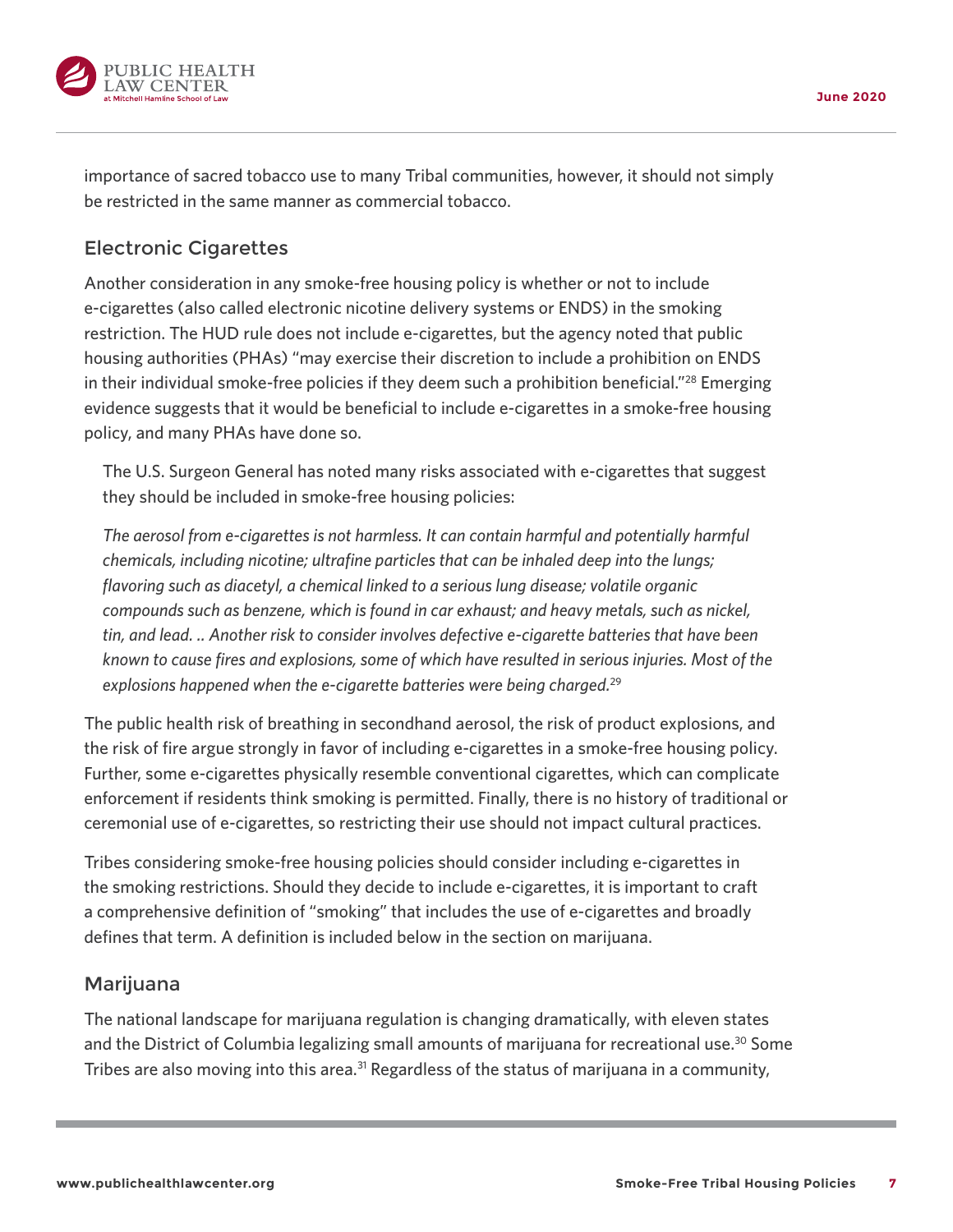

there are compelling reasons to restrict the smoking and vaping of marijuana in housing. Similar to commercial tobacco smoke and aerosol, secondhand marijuana smoke and aerosol poses public health risks, $32$  a risk of fire, and increased maintenance costs. Enforcement of smokefree policies may also be more challenging if smoking or vaping of marijuana is permitted.

Should a Tribe considering a smoke-free housing policy wish to restrict smoking or vaping of marijuana in the same manner as smoking or vaping of commercial tobacco, the policy should contain a comprehensive definition of "smoking" that includes marijuana. Here is a sample definition that would include e-cigarette use and marijuana, but would exclude sacred tobacco use:

*"Smoking" means inhaling, exhaling, burning, or carrying any lighted or heated cigar, cigarette, or pipe, or any other lighted or heated tobacco, nicotine, or plant product intended for inhalation, including hookah and marijuana, whether natural or synthetic. "Smoking" does not include traditional tobacco use but does include the use of an electronic smoking device. "Electronic smoking device" means any device that can be used to deliver aerosolized or vaporized nicotine to the person inhaling from the device, including, but not limited to, an e-cigarette, e-cigar, e-pipe, vape pen or e-hookah.*

## Outdoor Areas

Recent studies have shown that secondhand smoke from commercial tobacco products poses a health risk in outdoor areas as well as indoors.<sup>33</sup> HUD's smoke-free rule does not generally apply to outdoor areas, although it does apply to outdoor areas within 25 feet of indoor areas.<sup>34</sup> However, public housing authorities are given authority to declare other outdoor areas as smoke-free.<sup>35</sup> HUD also suggests that PHAs can consider creating outdoor designated smoking areas outside the 25-foot smoke-free zone, although they are not required to do so.<sup>36</sup>

Tribal housing authorities considering smoke-free policies will face similar questions. Public health considerations would suggest that property managers should prohibit the smoking of commercial tobacco in all outdoor areas under a manager's control. Such policies might raise objections, however. In such cases, it might be possible to prohibit smoking in certain areas. If a Tribal housing authority manages outdoor areas frequented by children such as playgrounds, for example, youth modeling and health considerations suggest those areas should be free of commercial tobacco smoke.

If a Tribal housing authority is considering limiting the burning of plant matter in indoor areas — for fire prevention reasons, for example — it should consider designating areas in which traditional or ceremonial tobacco or other sacred plants can be used. This must be considered with sensitivity to ensure that Tribal traditions are respected.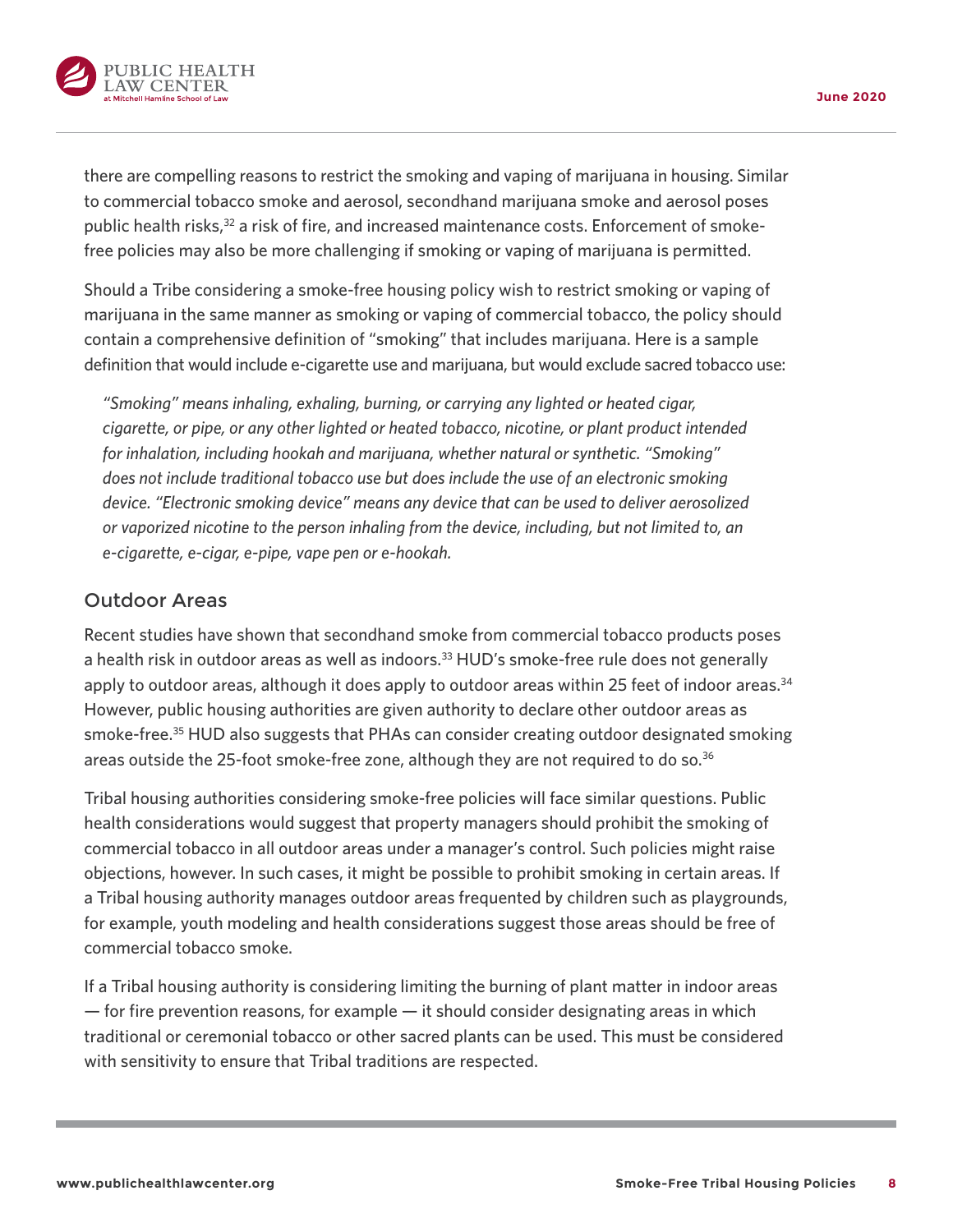





## Cessation

An important part of any smoke-free housing policy is ensuring residents who smoke have access to cessation materials. This could be as simple as directing residents to free resources such as the [American Indian Commercial Tobacco Program](https://americanindian.quitlogix.org/)<sup>37</sup> or 1-800-QUIT-NOW. Also, if a Tribal health center provides free cessation products such as nicotine gum, lozenges, or patches, a housing authority could post signs directing residents who smoke to these resources.

In the context of Tribal housing, it is particularly important that cessation materials be culturally appropriate. For Tribes and Tribal members whose traditions may call for the use of tobacco for ceremonial purposes, this could include providing resources that encourage traditional or ceremonial tobacco use. Any policy related to cessation should be clearly spelled out so property managers know the proper procedures.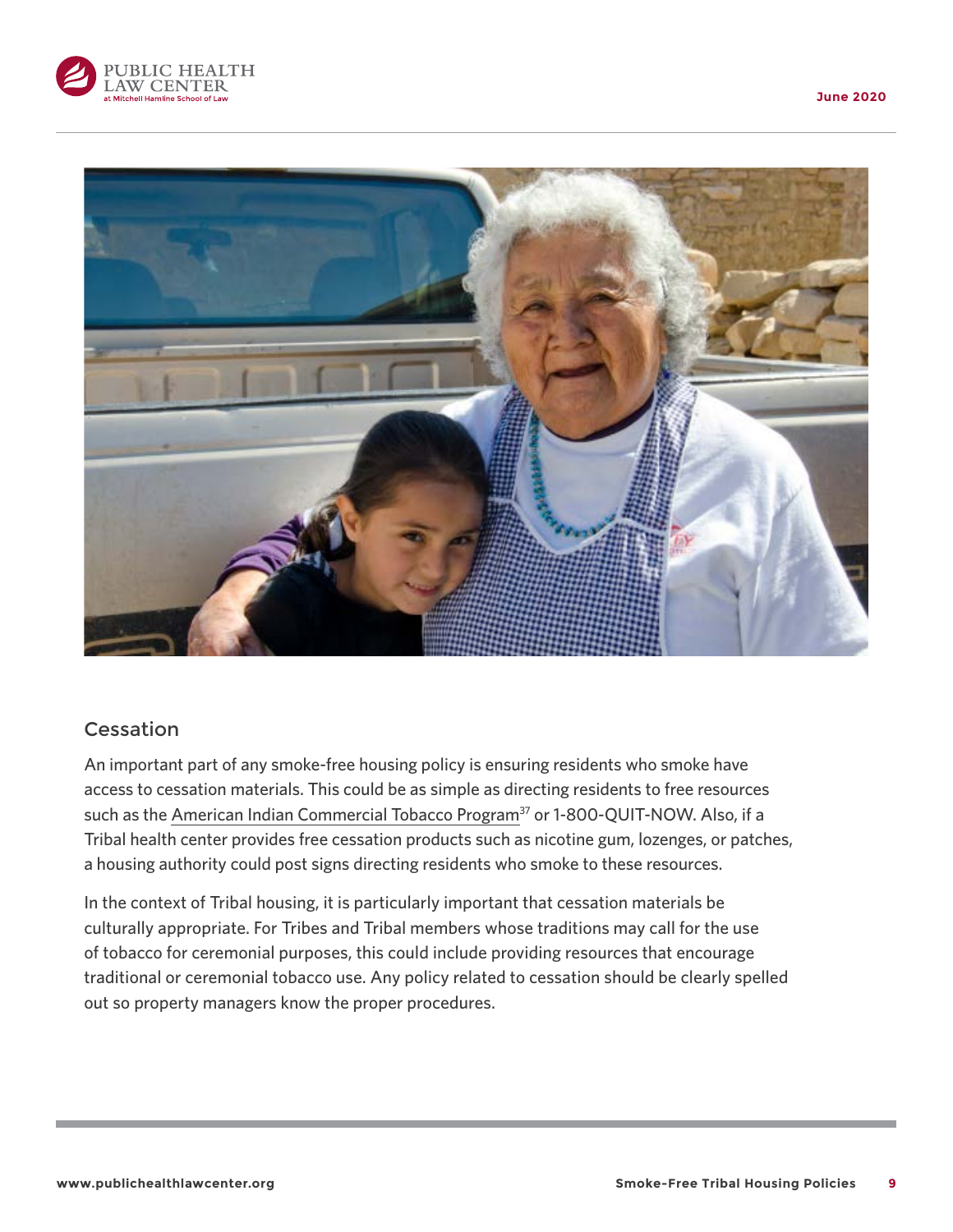

## Implementation

In any smoke-free housing policy, advocates and policy makers must consider the implementation of the policy. Implementation can include several components, including educating residents, signage, and appropriate penalties.

Educating residents about the dangers of commercial tobacco smoke is not only important prior to policy consideration, but also before any policy goes into effect. This education can include individual or group meetings with residents, celebrations of the policy, and signage. Signage can be particularly important to ensure both initial notice and ongoing compliance with the policy. In the Tribal housing context, signage should be tailored to the community. For example, the signage can reference the harm of commercial tobacco and the importance of traditions like sacred tobacco, and can be written in Indigenous languages.

Policy makers and property managers must also ensure there are appropriate penalties for noncompliance. Generally speaking, property managers should create a structure of graduated penalties with eviction as a last resort and seek alternatives to eviction whenever possible. Some PHAs impose fines for noncompliance, but this is a controversial approach. Most residents in subsidized housing have a low income; fines might seem disproportionately punitive among this population. Consequently, a typical policy of graduated penalties may look something like this:

- **First Offense:** verbal warning, cessation referral
- { **Second Offense:** verbal warning, cessation referral, resident services referral
- { **Third Offense:** written warning, cessation referral, resident services referral
- **Fourth Violation:** notice to vacate with option to remedy, cessation referral, resident services referral
- **Fifth Violation:** 10-day notice to vacate without the option to remedy

## **Conclusion**

Listed below is a sampling of free resources available to support Tribal policy development in the areas highlighted in this guide. Please feel free to contact the Great Lakes Inter-Tribal Epidemiology Center or Public Health Law Center with any questions about the information included in this guide or to discuss specific concerns you may have about smoke-free Tribal housing policies. The information contained in this document is not intended to constitute or replace legal advice.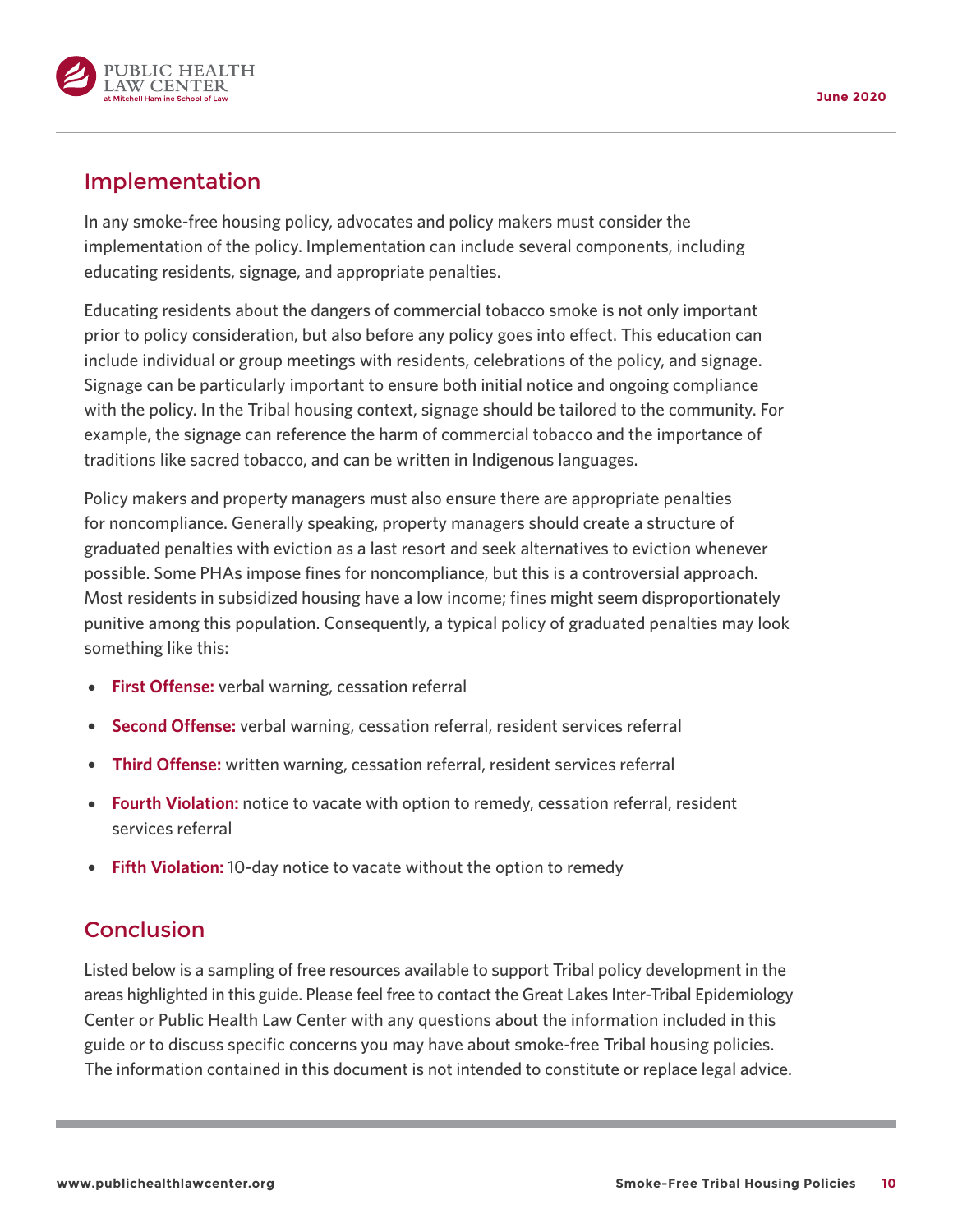

## Resources

## Implementation Guides

- { Sault Ste. Marie Tribe of Chippewa Indians, *[Your Family Deserves a Smoke-Free Home:](https://www.networksnorthwest.org/userfiles/filemanager/3131/)  [Facilitating Adoption of A Smoke-Free Housing Policy for A Tribal Housing Authority — An](https://www.networksnorthwest.org/userfiles/filemanager/3131/)  [Implementation Guide](https://www.networksnorthwest.org/userfiles/filemanager/3131/)38*
- Implementing Hud's Smoke-Free Policy in Public Housing: HUD Guidebook<sup>39</sup>
- { HUD, *[Change Is in the Air: An Action Guide for Establishing Smoke-Free Public Housing and](https://www.hud.gov/sites/documents/SFGUIDANCEMANUAL.PDF)  [Multifamily Properties4](https://www.hud.gov/sites/documents/SFGUIDANCEMANUAL.PDF)0*

#### Sacred Tobacco

- { Great Lakes Inter-Tribal Epidemiology Center, *[Walking Toward the Sacred: Our Great Lakes](http://www.glitc.org/forms/Tabacco/tabacco-booklet-web-.pdf)  [Tobacco Story](http://www.glitc.org/forms/Tabacco/tabacco-booklet-web-.pdf)41*
- National Native Network, ["Traditional Tobacco"](http://keepitsacred.itcmi.org/tobacco-and-tradition/traditional-tobacco-use/)<sup>42</sup>
- ClearWay Minnesota<sup>SM</sup> ["Keep Tobacco Sacred"](http://clearwaymn.org/KeepTobaccoSacred/)<sup>43</sup>

#### Public Health Law Center Resources

- Smoke-Free Housing web page<sup>44</sup>
- Tribal Commercial Tobacco Control web page<sup>45</sup>

#### Cessation

- [American Indian Commercial Tobacco Program](https://americanindian.quitlogix.org/)<sup>46</sup>
- American Indian Cancer Foundation, [Tobacco Cessation](https://www.americanindiancancer.org/tobacco-cessation)<sup>47</sup>
- American Lung Association, ["State Tobacco Cessation Coverage"](http://www.lungusa2.org/cessation2/) interactive map<sup>48</sup>
- { Smoking Cessation Leadership Center, [Commercial Tobacco Use and American Indian/](https://smokingcessationleadership.ucsf.edu/webinar/commercial-tobacco-use-and-american-indianalaska-native-people-implementing-proven-or) [Alaska Native People: Implementing Proven or Promising Interventions](https://smokingcessationleadership.ucsf.edu/webinar/commercial-tobacco-use-and-american-indianalaska-native-people-implementing-proven-or) (webinar)<sup>49</sup>

#### **Miscellaneous**

- { Northwest Portland Area Indian Health Board, Tribal Policy Guide (Smoke-Free Tribal Housing Policy, pp. 77–78). This guide will be posted on the Northwest Portland Area Indian Health Board website, [http://www.npaihb.org.](http://www.npaihb.org)
- { Association of State and Territorial Health Officials webinar "Ask the Experts: Smoke-Free Housing Policies on Tribal Lands," [recording](http://astho.adobeconnect.com/ptyxar23uzuk/)<sup>50</sup> and slides<sup>51</sup>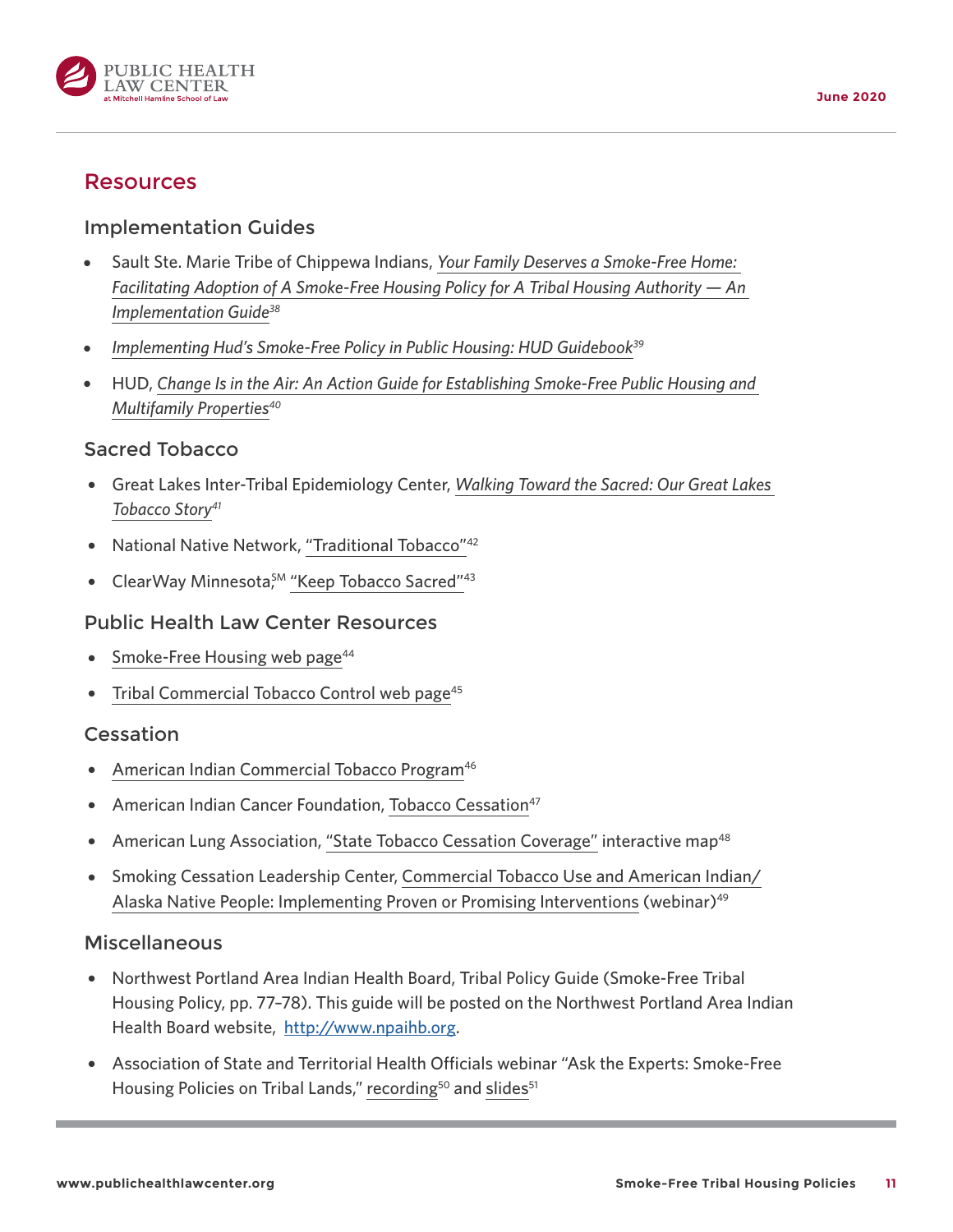

This publication was prepared by the Public Health Law Center at Mitchell Hamline School of Law, St. Paul, Minnesota, located in the Bdote Region of the traditional homelands of the Dakota People, in partnership with the Great Lakes Inter-Tribal Epidemiological Center, Great Lakes Inter-Tribal Council, Inc., located in the Lac du Flambeau Band of Lake Superior Chippewa Indians Reservation. It was made possible with funding provided by the Centers for Disease Control and Prevention's Good Health and Wellness in Indian Country grant program.

The Public Health Law Center wishes to thank the following people for their review of a draft of this publication: Connie Watson, BALAC Coordinator for the Bay Mills Indian Community; Rae O'Leary of the Canli Coalition; and Rebecca Noothed, Research Assistant at the Public Health Law Center.

The Public Health Law Center provides information and legal technical assistance on issues related to public health. The Center does not provide legal representation or advice. This document should not be considered legal advice.





# Endnotes

- 1 *See, e.g.*, Sault Tribe Health Services, [Your Family Deserves a Smoke-free Home: Facilitating Adoption of a Smoke-free Hous](https://www.networksnorthwest.org/userfiles/filemanager/3131/)[ing Policy for a Tribal Housing Authority — An Implementation Guide,](https://www.networksnorthwest.org/userfiles/filemanager/3131/) Sault Ste. Marie Tribe of Chippewa Indians (2011).
- 2 Tribal Epidemiology Centers, *Smoke Free Tribal Housing Policies*, Oct. 19, 2016, [https://tribalepicenters.org/](https://tribalepicenters.org/blog/2016/10/19/smoke-free-tribal-housing-policies) [blog/2016/10/19/smoke-free-tribal-housing-policies](https://tribalepicenters.org/blog/2016/10/19/smoke-free-tribal-housing-policies).
- 3 Tribal Epidemiology Centers, *Smoke Free Tribal Housing Policies*, Oct. 19, 2016, [https://tribalepicenters.org/](https://tribalepicenters.org/blog/2016/10/19/smoke-free-tribal-housing-policies) [blog/2016/10/19/smoke-free-tribal-housing-policies](https://tribalepicenters.org/blog/2016/10/19/smoke-free-tribal-housing-policies).
- 4 Instituting Smoke-Free Public Housing, 81 Fed. Reg. 87,430 (Dec. 5, 2016) (codified at 24 C.F.R. pt. 965 and 966), <https://www.federalregister.gov/documents/2016/12/05/2016-28986/instituting-smoke-free-public-housing>.
- 5 U.S. Dep't of Housing and Urban Development, *Implementing HUD's Smoke-Free Policy in Public Housing: HUD Guidebook* 3-4, [https://www.hud.gov/sites/documents/SMOKEFREE\\_GUIDEBK.PDF.](https://www.hud.gov/sites/documents/SMOKEFREE_GUIDEBK.PDF)
- 6 *See* Ctrs. for Disease Control & Prevention, *Children in the Home,* [https://www.cdc.gov/tobacco/basic\\_information/sec](https://www.cdc.gov/tobacco/basic_information/secondhand_smoke/children-home/index.htm)[ondhand\\_smoke/children-home/index.htm](https://www.cdc.gov/tobacco/basic_information/secondhand_smoke/children-home/index.htm).
- 7 John Kingsbury & Dawn Reckinger, *Clearing the Air: Smoke-Free Housing Policies, Smoking, and Secondhand Smoke Exposure Among Affordable Housing Residents in Minnesota*, 2014–2015, 13 Preventing Chronic Disease 160195 (Aug. 18, 2016), <http://dx.doi.org/10.5888/pcd13.160195>.
- 8 Ctrs. for Disease Control & Prevention, *Cigarette Smoking in the US*, [https://www.cdc.gov/tobacco/data\\_statistics/](https://www.cdc.gov/tobacco/data_statistics/fact_sheets/fast_facts/index.htm) [fact\\_sheets/fast\\_facts/index.htm](https://www.cdc.gov/tobacco/data_statistics/fact_sheets/fast_facts/index.htm) (last reviewed Nov. 15, 2019).
- 9 Patricia Nez Henderson et al., *Correlates of Cigarette Smoking Among Selected Southwest and Northern Plains Tribal Groups: The AI-SUPERPFP Study,* 5 Am. J. Pub. Health 867 (2005), [https://www.ncbi.nlm.nih.gov/pmc/articles/PMC1449270/](https://www.ncbi.nlm.nih.gov/pmc/articles/PMC1449270/pdf/0950867.pdf) [pdf/0950867.pdf](https://www.ncbi.nlm.nih.gov/pmc/articles/PMC1449270/pdf/0950867.pdf).
- 10 Ctrs. for Disease Control & Prevention, American Indian Adult Tobacco Survey Implementation Manual 7 (2008), [https://www.cdc.gov/tobacco/data\\_statistics/surveys/american\\_indian/pdfs/ai\\_ats.pdf](https://www.cdc.gov/tobacco/data_statistics/surveys/american_indian/pdfs/ai_ats.pdf).
- 11 David Espey, *Leading Causes of Death and All-Cause Mortality in American Indians and Alaska Natives*, 104 Am. J. Pub. Health S303-S311 (2014),<https://www.ncbi.nlm.nih.gov/pmc/articles/PMC4035872>.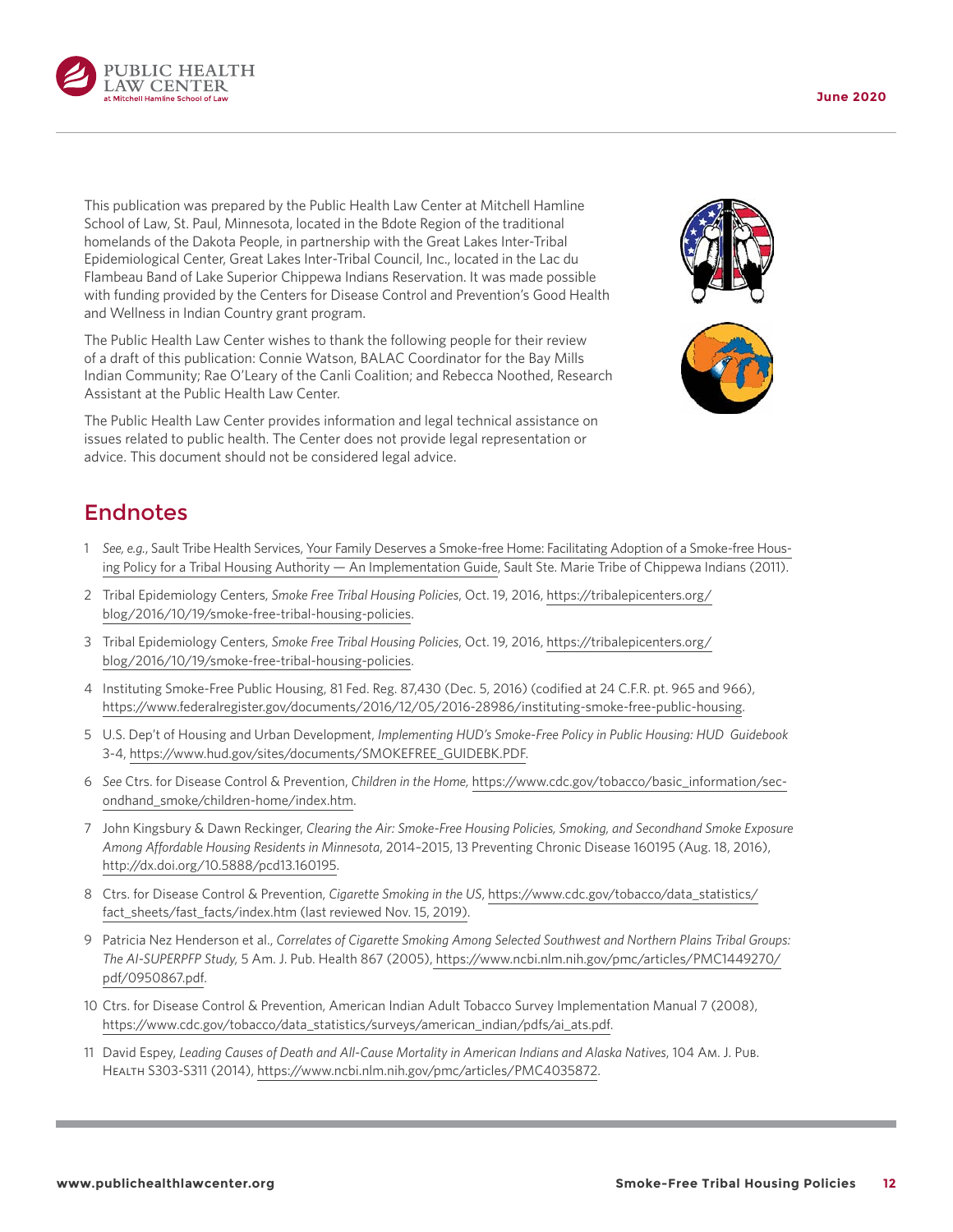

- 12 Linda Schieb et al., *Trends and Disparities in Stroke Mortality by Region for American Indians and Alaska Natives*, 104 Am. J. Pub. Health S368 (2014), [http://ajph.aphapublications.org/doi/full/10.2105/AJPH.2013.301698.](http://ajph.aphapublications.org/doi/full/10.2105/AJPH.2013.301698)
- 13 Ctrs. for Disease Control & Prevention, *American Indians, Alaskan Natives & Tobacco Use* (2018), [https://www.cdc.gov/](https://www.cdc.gov/tobacco/disparities/american-indians/index.htm) [tobacco/disparities/american-indians/index.htm.](https://www.cdc.gov/tobacco/disparities/american-indians/index.htm)
- 14 *See* 24 C.F.R. § 1000.2 (2019).
- 15 24 C.F.R. § 1000.40 (2019).
- 16 *See* HUD Office of Policy Development and Research, *Public Housing: Image Versus Facts*, [https://www.huduser.gov/peri](https://www.huduser.gov/periodicals/ushmc/spring95/spring95.html)[odicals/ushmc/spring95/spring95.html](https://www.huduser.gov/periodicals/ushmc/spring95/spring95.html).
- 17 Sault Tribe Health Services, [Your Family Deserves a Smoke-free Home: Facilitating Adoption of a Smoke-free Housing](https://www.networksnorthwest.org/userfiles/filemanager/3131/)  [Policy for a Tribal Housing Authority — An Implementation Guide](https://www.networksnorthwest.org/userfiles/filemanager/3131/) at 1, Sault Ste. Marie Tribe of Chippewa Indians (2011).
- 18 Bureau of Indian Affairs, *About Us*, [https://www.bia.gov/a](https://www.bia.gov/about-us)bout-us.
- 19 *See, e.g.*, Nat'l Conference of State Legislatures, *List of State Recognized Tribes*, [http://www.ncsl.org/research/state-trib](http://www.ncsl.org/research/state-tribal-institute/list-of-federal-and-state-recognized-tribes.aspx#State)[al-institute/list-of-federal-and-state-recognized-tribes.aspx#State](http://www.ncsl.org/research/state-tribal-institute/list-of-federal-and-state-recognized-tribes.aspx#State).
- 20 Sault Tribe Health Services, [Your Family Deserves a Smoke-free Home: Facilitating Adoption of a Smoke-free Housing Poli](https://www.networksnorthwest.org/userfiles/filemanager/3131/)[cy for a Tribal Housing Authority — An Implementation Guide](https://www.networksnorthwest.org/userfiles/filemanager/3131/) at 7-24, Sault Ste. Marie Tribe of Chippewa Indians (2011).
- 21 Sault Tribe Health Services, [Your Family Deserves a Smoke-free Home: Facilitating Adoption of a Smoke-free Housing Poli](https://www.networksnorthwest.org/userfiles/filemanager/3131/)[cy for a Tribal Housing Authority — An Implementation Guide](https://www.networksnorthwest.org/userfiles/filemanager/3131/) at 7-24, Sault Ste. Marie Tribe of Chippewa Indians (2011).
- 22 Sault Tribe Health Services, [Your Family Deserves a Smoke-free Home: Facilitating Adoption of a Smoke-free Housing Poli](https://www.networksnorthwest.org/userfiles/filemanager/3131/)[cy for a Tribal Housing Authority — An Implementation Guide](https://www.networksnorthwest.org/userfiles/filemanager/3131/) at 7-24, Sault Ste. Marie Tribe of Chippewa Indians (2011).
- 23 Great Lakes Inter-Tribal Epidemiology Ctr., *Walking Toward the Sacred: Our Great Lakes Tobacco Story*, 1, 21 (2013), [http://](http://www.glitc.org/forms/Tabacco/tabacco-booklet-web-.pdf) [www.glitc.org/forms/Tabacco/tabacco-booklet-web-.pdf.](http://www.glitc.org/forms/Tabacco/tabacco-booklet-web-.pdf)
- 24 Cheyenne River Sioux Tribe, Ordinance No. 77, The Cheyenne River Sioux Tribe Smoke-Free Air Act of 2015.
- 25 The Canli Coalition of the Cheyenne River Sioux Tribe, *Timeline and Resource Guide for Tobacco Policy Change*, [https://](https://www.missouri-breaks.com/canli-guide) [www.missouri-breaks.com/canli-guide](https://www.missouri-breaks.com/canli-guide).
- 26 Cheyenne River Sioux Tribe, Ordinance No. 77, The Cheyenne River Sioux Tribe Smoke-Free Air Act of 2015, at Sec. 3(B).
- 27 National Native Network, *Keep It Sacred*,<https://keepitsacred.itcmi.org/>.
- 28 HUD, Instituting Smoke-Free Public Housing, 81 Fed. Reg. at 87,436 (Dec. 5, 2016), [https://www.govinfo.gov/content/](https://www.govinfo.gov/content/pkg/FR-2016-12-05/pdf/2016-28986.pdf) [pkg/FR-2016-12-05/pdf/2016-28986.pdf](https://www.govinfo.gov/content/pkg/FR-2016-12-05/pdf/2016-28986.pdf).
- 29 U.S. Surgeon General, *Aerosol and Other Risks*, [https://e-cigarettes.surgeongeneral.gov/knowtherisks.html#aerosol-ex](https://e-cigarettes.surgeongeneral.gov/knowtherisks.html#aerosol-exposure)[posure](https://e-cigarettes.surgeongeneral.gov/knowtherisks.html#aerosol-exposure). *See also* Matthew Rossheim, et al., *Electronic Cigarette Explosion and Burn Injuries, US Emergency Departments 2015–2017*, 4 Tobacco Control 472 (2019), <https://www.ncbi.nlm.nih.gov/pubmed/30219795>; U.S. Fire Administration, *Electronic Cigarette Fires and Explosions in the United States 2009–2016* (2017), [https://www.usfa.fema.gov/down](https://www.usfa.fema.gov/downloads/pdf/publications/electronic_cigarettes.pdf)[loads/pdf/publications/electronic\\_cigarettes.pdf;](https://www.usfa.fema.gov/downloads/pdf/publications/electronic_cigarettes.pdf) FAA, *Lithium Batteries and Lithium Battery-Powered Devices: Events Involving Smoke, Fire, Extreme Heat or Explosion Involving Lithium Batteries* (2019), [https://www.faa.gov/hazmat/resourc](https://www.faa.gov/hazmat/resources/lithium_batteries/media/battery_incident_chart.pdf)[es/lithium\\_batteries/media/battery\\_incident\\_chart.pdf](https://www.faa.gov/hazmat/resources/lithium_batteries/media/battery_incident_chart.pdf).
- 30 Nat'l Conference of State Legislatures, *Marijuana Overview* (2019), [http://www.ncsl.org/research/civil-and-criminal-jus](http://www.ncsl.org/research/civil-and-criminal-justice/marijuana-overview.aspx)[tice/marijuana-overview.aspx](http://www.ncsl.org/research/civil-and-criminal-justice/marijuana-overview.aspx).
- 31 Ctrs. for Disease Control & Prevention, *Marijuana Legalization in Indian Country: Selected Resources*, [https://www.cdc.gov/](https://www.cdc.gov/phlp/docs/resources-marijuana.pdf) [phlp/docs/resources-marijuana.pdf.](https://www.cdc.gov/phlp/docs/resources-marijuana.pdf)